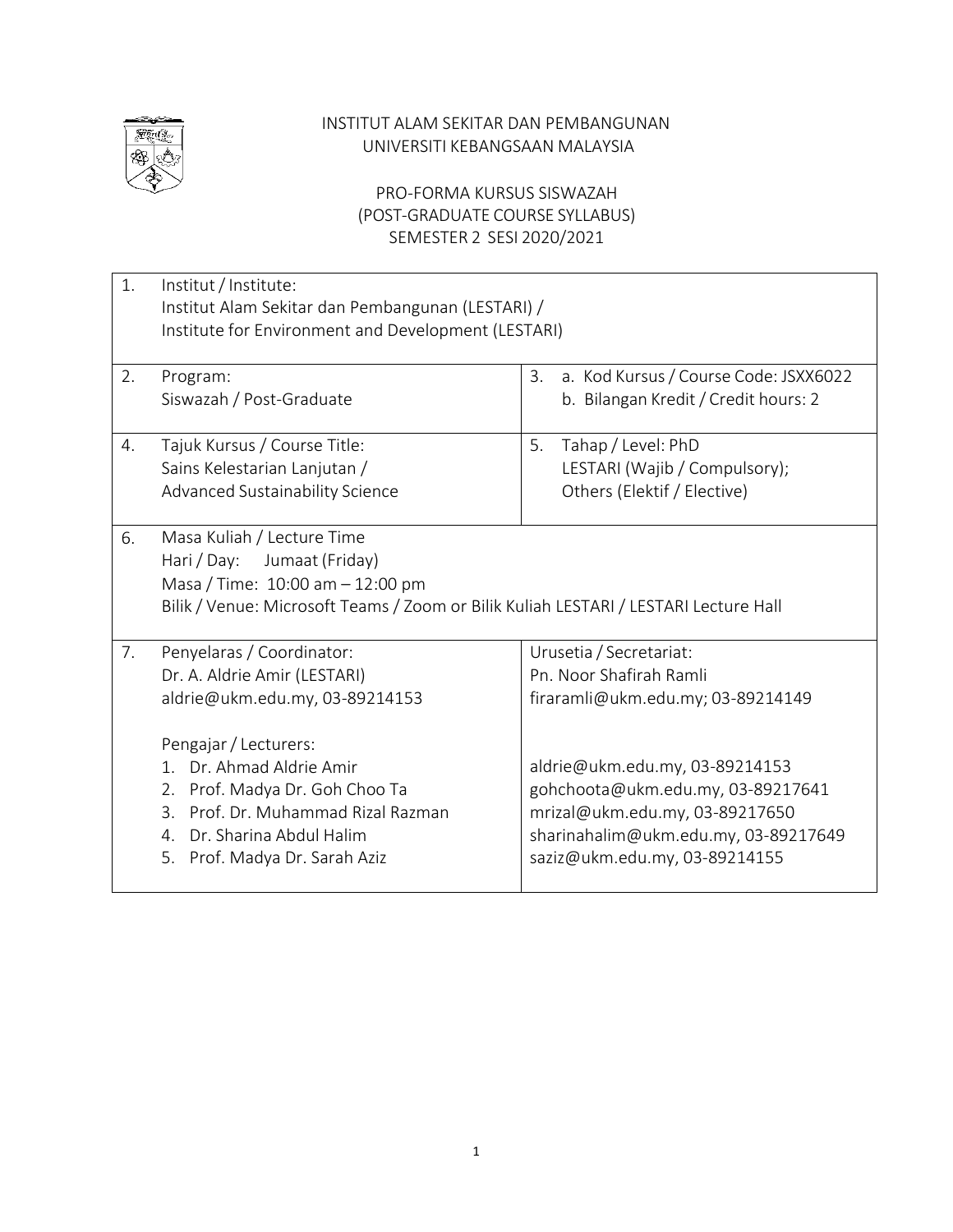8. Objektif Kursus dan Hasil Pembelajaran / Course Objective and Outcome:

Pada akhir kursus, pelajar akan berupaya:

- 1. Mengasah kefahaman dan keupayaan pelajar (calon-calon Doktor Falsafah) untuk mengaplikasikan teori dan konsep kelestarian menerusi tugasan yang diberikan;
- 2. Membangunkan keupayaan dan kemahiran pelajar untuk mengintegrasikan ilmu (multi-, inter- dan trans-displin) di dalam penyelidikan mereka.

At the end of the course, the students are expected to be able to:

- 1. Strenghen their (PhD candidates') understanding and ability to apply theory and concept of sustainability science into the given tasks and assignments;
- 2. Develop their ability and skills to apply integrative knowledge (multi-, inter- and transdiscipline) into their respective research.
- 9. Sinopsis Kursus/ Course Synopsis:

Kursus ini akan memberi penjelasan lebih lanjut dan aplikasi konsep sains kelestarian menerusi lima topik iaitu; a) kedinamikan, perubahan dan kompleksiti ekosistem; b) governans kelestarian; c) cabaran kesihatan persekitaran; d) penglibatan pihak berkepentingan; dan e) hubungkait antara sains dan proses pembentukan dasar. Kursus ini juga menyediakan pentas wacana untuk memacukan pemikiran dan menzahirkan penghayatan sains kelestarian ke arah pembangunan lestari.

This course aims to provide in depth detail and application of sustainability science concept through five topics that is, a) ecosystem dynamics, change and complexity; b) governance for sustainability; c) environmental health; d) stakeholder participation; dan e) science and policy interphase. In this course, critical discussion is encouraged among students, as one of the platforms to direct thinking in translating manifestation of sustainability science concept towards achieving sustainable development.

10. Bahan Pengajaran / Teaching Materials:

Kuliah, slaid, artikel, buku, dan bahan audio-visual / Lecture notes, slides, articles, books, and audio-visual aids.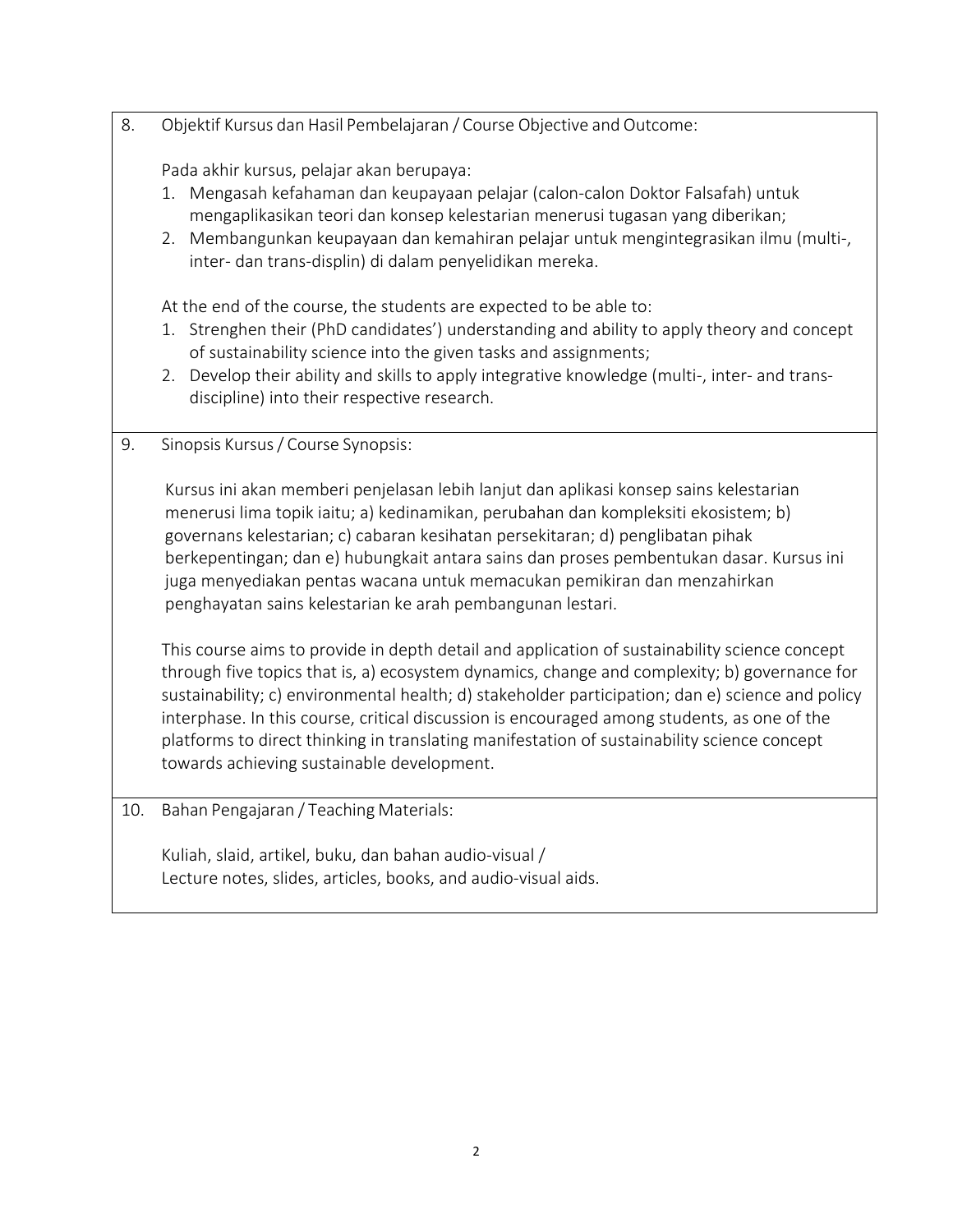- 11. Rujukan / References:
	- Haider, L.J., Hentati-Sundberg, J., Giusti, M., Goodness, J., Hamann, M., Masterson, V.A., Meacham, M., Merrie, A., Ospina, D., Schill, C., Sinare, H., 2018. The undisciplinary journey: early-career perspectives in sustainability science. Sustainability Science 13, 191-204.
	- Kajikawa, Y., Saito, O., Takeuchi, K., 2017. Academic landscape of 10 years of sustainability science. Sustainability Science 12, 869-873.
	- Thompson, B.S., 2018. Institutional challenges for corporate participation in payments for ecosystem services (PES): insights from Southeast Asia. Sustainability Science 13, 919- 935.
	- Wamsler, C., Brossmann, J., Hendersson, H., Kristjansdottir, R., McDonald, C., Scarampi, P., 2018. Mindfulness in sustainability science, practice, and teaching. Sustainability Science 13, 143-162.
	- Yarime, M., 2017. Facilitating data-intensive approaches to innovation for sustainability: opportunities and challenges in building smart cities. Sustainability Science 12, 881-885.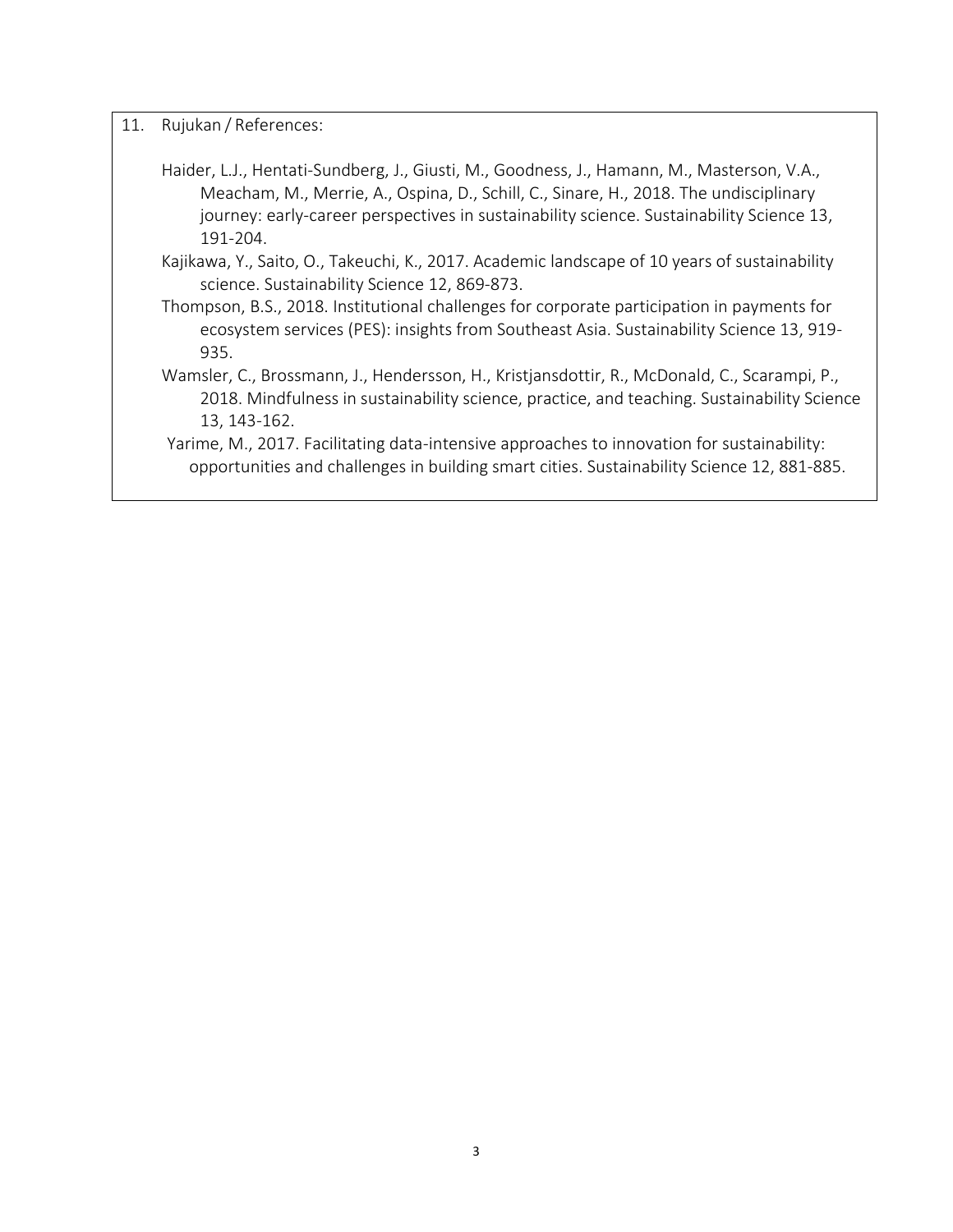| 12.<br>Kaedah Pengajaran dan Pembelajaran (Atas Talian) / (Online) Teaching and Learning Methods |                                         |                                                                                                                                                                                        |  |  |  |
|--------------------------------------------------------------------------------------------------|-----------------------------------------|----------------------------------------------------------------------------------------------------------------------------------------------------------------------------------------|--|--|--|
|                                                                                                  | Kuliah / Lecture                        |                                                                                                                                                                                        |  |  |  |
|                                                                                                  | Pembentangan / Presentation             |                                                                                                                                                                                        |  |  |  |
|                                                                                                  | Perbincangan / Discussions              |                                                                                                                                                                                        |  |  |  |
|                                                                                                  | Penulisan / Writing                     |                                                                                                                                                                                        |  |  |  |
| 13.                                                                                              | Kaedah Penilaian / Evaluation Methods   |                                                                                                                                                                                        |  |  |  |
|                                                                                                  | Quiz                                    | 30%                                                                                                                                                                                    |  |  |  |
|                                                                                                  | Assignment (Video)                      | 30%                                                                                                                                                                                    |  |  |  |
|                                                                                                  | Assignment (Manuscript)                 | 40%                                                                                                                                                                                    |  |  |  |
|                                                                                                  | Total                                   | 100%                                                                                                                                                                                   |  |  |  |
| 14.                                                                                              | Tarikh-tarikh Penting / Important Dates |                                                                                                                                                                                        |  |  |  |
|                                                                                                  | appropriate platforms.                  | Date and format for quizzes will be determined by respective lecturers for each topic using<br>Deadline for the submission of final assignments (video and manuscript) = 30 July 2021. |  |  |  |
| 15.                                                                                              | Jadual Pembelajaran / Course Outline:   |                                                                                                                                                                                        |  |  |  |
|                                                                                                  | Sila rujuk muka surat 5 /               |                                                                                                                                                                                        |  |  |  |
|                                                                                                  | Please refer to page 5.                 |                                                                                                                                                                                        |  |  |  |
| 16.                                                                                              | Disediakan oleh / Prepared by:          | Diperakukan oleh / Approved by:                                                                                                                                                        |  |  |  |
|                                                                                                  |                                         |                                                                                                                                                                                        |  |  |  |
|                                                                                                  | Amma Hovie                              |                                                                                                                                                                                        |  |  |  |
|                                                                                                  | Dr. A. Aldrie Amir                      | Prof. Dato' Dr. Mazlin Mokhtar                                                                                                                                                         |  |  |  |
|                                                                                                  | (Penyelaras Kursus / Course             | (Pengerusi Jawatankuasa Pengajian Siswazah /                                                                                                                                           |  |  |  |
|                                                                                                  | Coordinator)                            | Chairman of the Postgraduate Committee)                                                                                                                                                |  |  |  |
|                                                                                                  | Tarikh:<br>18 March 2021                | Tarikh: 18 March 2021                                                                                                                                                                  |  |  |  |